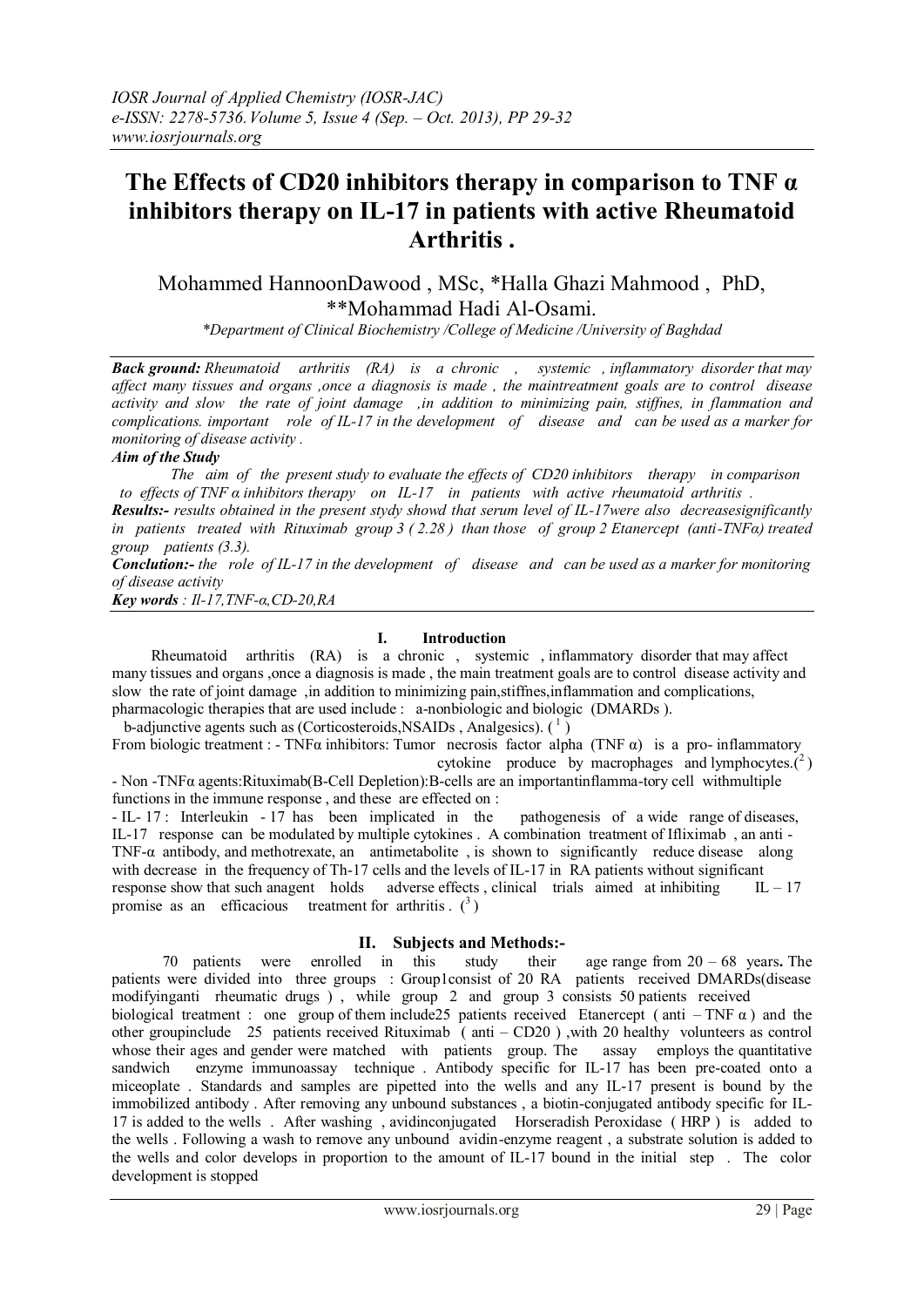and the intensity of the color is measured.This measurement was done by ELISA technique.

```
III. Results
```
The results in present study showed that there is significant elevation in the median serum level of IL-17 in healty control than those of RA patients table 1 and figure 1.

### **Table 1: Descriptive statistics of IL-17 between RA patients and healthy control group**

| íL-17           | Mean $\pm$ S.E.         | P value   |
|-----------------|-------------------------|-----------|
| Healthy control | 1.5.7.77<br>26.3<br>.03 | $_{0.01}$ |
| patients<br>IV. | $3.943 \pm 0.617$       |           |

**IL-17 ( Pg/ml ) :**Interlukin - 17 **S.E. :**Standar Error



**Figure 1 : Mean serum level of IL-17 in RA patients and ealthy control group**

Comparison among RA groups revealed that group 1patients has higher levels of IL-17 than those of patients in group 2 (5.268 $\pm$ 0.69 and 3.811  $\pm$  0.694 respectively), and group 2 patients has higher levels ofIL-17 than those of patients in group 3 , there is statistical significant difference between them every one to other P=0.01 , table 2 and figure2.

# **Table 2: Descriptive statistics of IL-17 in different groups of RA.**

| -----------------<br>-----<br>--------------<br>--------- |                   |         |  |  |
|-----------------------------------------------------------|-------------------|---------|--|--|
| IL-17                                                     | $Mean \pm S.E.$   | p-value |  |  |
| Group 1                                                   | $5.268 \pm 0.69$  | 0.01    |  |  |
| Group 2                                                   | $3.811 \pm 0.694$ | 0.01    |  |  |
| Group 3                                                   | $2.75 \pm 0.469$  | 0.01    |  |  |
| $-4$ $-3$ $+1$ $-1$ $-1$ $-1$ $-1$<br>. . 11              |                   |         |  |  |

**Group 1 :** Not biological treatment :- treated by :

DMARDs – Disease modifying anti- rheumatic drugs- group.

- **Group 2 :** Etanercept(anti-TNFα)treated group.
- **Group 3 :** Rituximab (anti-CD20) treated group.
- **IL-17** : Interlukin-17<br>**S.E.** : standar Error
- **S.E. :**standar Error



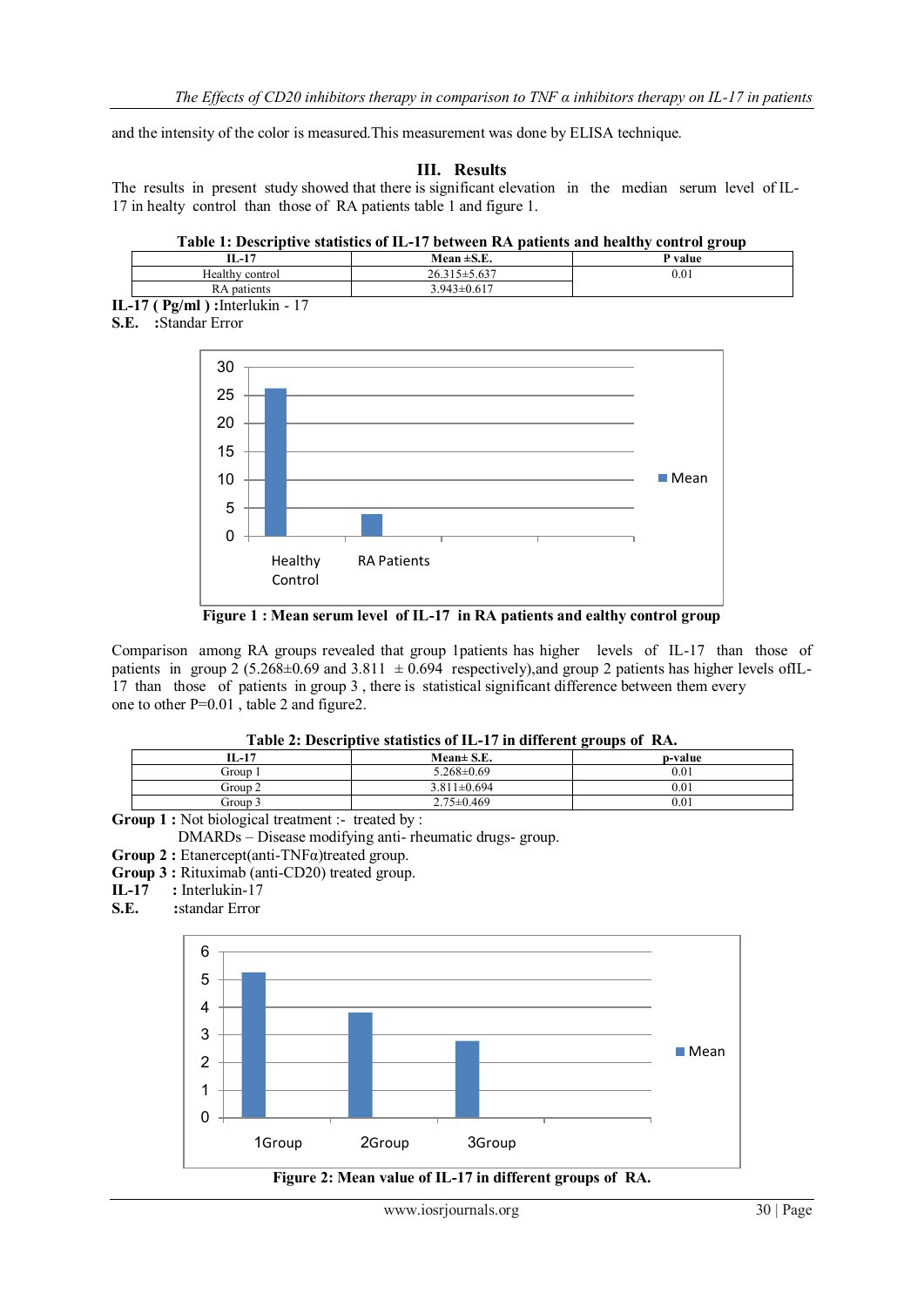An anticipated median serum level of IL-17were also decreasesignificantly in patients treated with Rituximab group 3 ( 2.28 ) than those of group 2 Etanercept (anti-TNF $\alpha$ ) treated group patients (3.3)table 3 and figure 3.

| Table $\sigma$ : Descriptive statistics of 12 T/ between group 2 and group $\sigma$ . |         |         |  |  |
|---------------------------------------------------------------------------------------|---------|---------|--|--|
| Serum level of IL-17                                                                  | Group 2 | Group 3 |  |  |
| Minimum                                                                               | 0.33    | 0.18    |  |  |
| Maximum                                                                               | 16.6    | 8.52    |  |  |
| Median                                                                                |         | 2.28    |  |  |
| Mean                                                                                  | 3.811   | 2.75    |  |  |
| O.D.                                                                                  | 3.47    | 2.345   |  |  |

**Table 3 : Descriptive statistics of IL-17 between group 2 and group 3.**

**Group 2 :** Etanercept(anti-TNFα)treated group. **Group 3 :** Rituximab (anti-CD20) treated group.



**Figure 3 : Median value of Serum IL-17 in group 2 and group 3.**

#### **IV. Discussion**

Current findings suggest that the management strategy of RA disease status should be improved with an alternative regimen , inversely , patients treated with biologic therapy (Etanercept and Rituximab) showed lower serum IL-17 level when compared with healthy control or when compared with patients recivedDMARDs,P<0.01,P <0.01 respectively. These results are inagreement with results reported by other studies , who stated thatRituximab reduced the local Th 17 response in RA patients and other studies , who stated thatRituximab reduced the local Th 17 response in RA thedecreased Th17 response was associated with strongly reduced IL-17 as well as reduced inflammation and better clinical outcome.

 These results with current findingssupport that the IL-17is highlyexpressed in the inflammatory joints and drives disease activity , implicating it as a key cytokine and potential therapeutic target .

These studies have shown that IL-17not only drives theproinflammatory response but also enhances the effect of TNF-apromoting increased destruction in the RA joint  $({}^4; {}^5)$ .

 The current study support that IL-17 implicated in pathology ofRA disease especially in active disease rather than remission or milder cases . This statement argued by several researches  $({}^{6}$ ;  $^{7}$ ;  $^{8}$ )

 Implication of IL-17 in the RA disease may be explain withdifferent mechanisms , either by promoting matrix turnover andcartilage destruction ,especially in the presence of other cytokines ,mimicking the joint environment  $(4)$  mimicking the joint environment  $(9)$ , or stimulate osteoclast increasing orcompletetion of proinflammatory network IL-1 and TNF-α inducing joint inflammation and pathology by inducingsynivium matrix destruction  $(10)$  and inducing cartilage breakdown  $(11)$ 

#### **References**

- [1]. Anderson J, Caplan L , Yazdany J, *et al* ,(2012) : for the American College of Rheumatology . Rheumatoid arthritis disease activity measures : American College of heumatology Recommendation for use in clinical practice . Arthritis Care Res . *( Hoboken )* , 64:640-7.
- [2]. Clifton O, *et al*,(2012): Rheumatoid arthritis treatment, 54(6):643-4.<br>[3]. Brian A, Erin H, Kamal DA, *et al*,(2011): A cytokine-centric vie
- [3]. Brian A , Erin H , Kamal DA , *et al* ,(2011): A cytokine -centric view of the pathogenesis and treatment of autoimmune arthritis ,47(4):876-8.
- [4]. Moran EM, Mullan R, McCormick J,ConnolyM , Sullivan O,FitzGerald O , Bresnishan B , Veal BC and Fearon U , (2009) : Human rheumatoid arthritis tissue production of IL-17 drives matrix and cartilage degradation : synergy with tumor necrosis factor -α , Oncostatin M and response to biologic therapies .*Arthritis Research & Therapy* ; 11:R113.
- [5]. Moran EM , Heydrich R , Ng CT,Saber TP and McCormick J *et al* ., ( 2011) : IL-17 Expression is localized to both mononuclear and Polymorphonuclear synovial cell infiltrate.PLoS ONE 6(8):e24048.
- [6]. Mcinnes I and Schett G , (2007) : Cytokines in the pathogenesis of rheumatoid arthritis. *Nat Rev Immunol*;7:429-42.